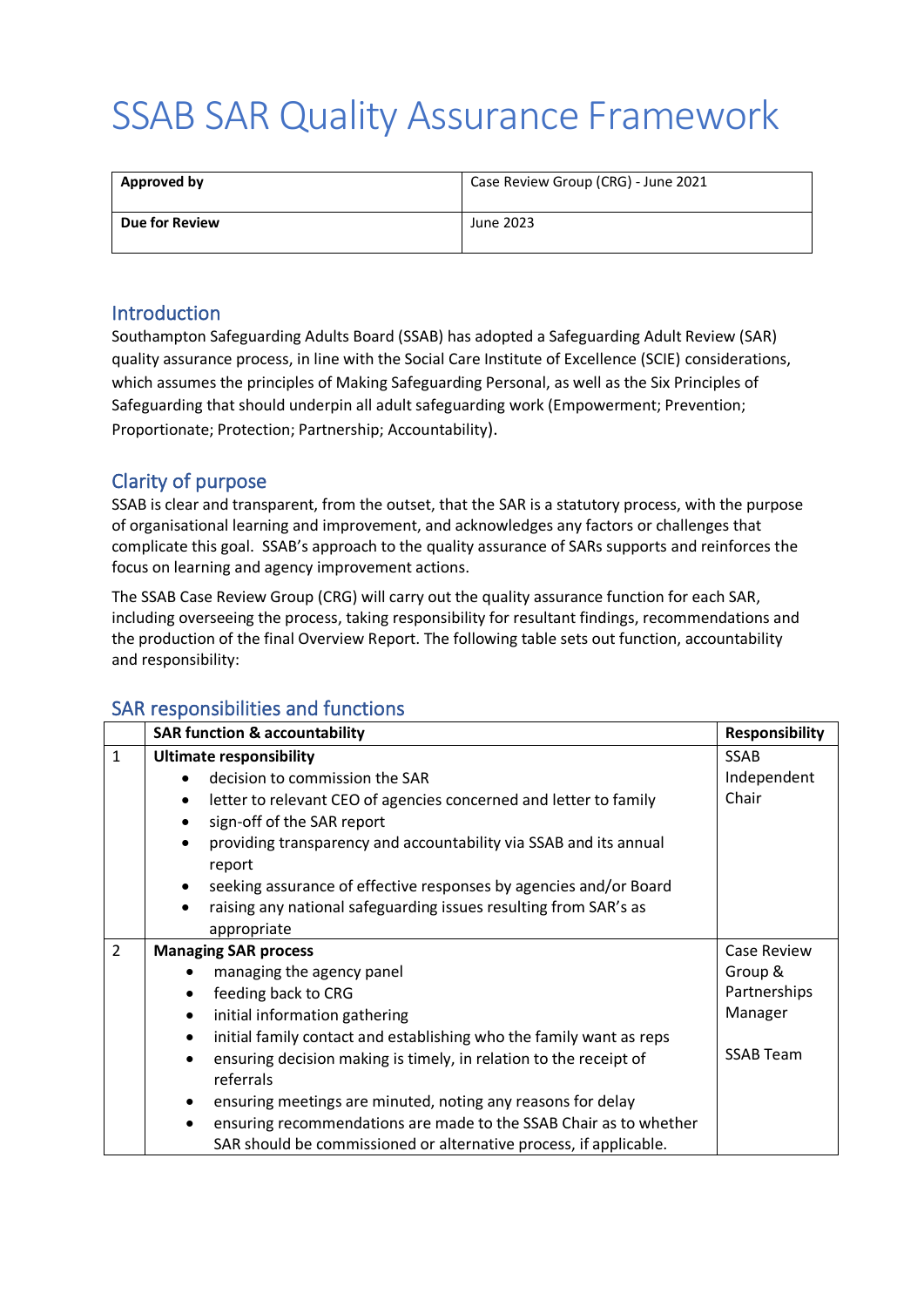|   | decision as to whether a) immediate assurance or escalation or b) a<br>$\bullet$                     |                     |
|---|------------------------------------------------------------------------------------------------------|---------------------|
|   | Rapid Review is required to address current risks/immediate learning                                 |                     |
|   | that requires speedy dissemination                                                                   |                     |
|   | scoping the period for the review<br>٠<br>identifying a suitably experienced independent reviewer    |                     |
|   | ٠<br>agreeing and publishing Terms of Reference                                                      |                     |
|   | ensure types of abuse/neglect are identified and specified                                           |                     |
|   | ensure SSAB Methodology is followed<br>٠                                                             |                     |
|   | provide quality assurance and independent challenge<br>٠                                             |                     |
|   | ensure individuals and families are included                                                         |                     |
|   | ensure the review is informed through engagement with front line<br>٠                                |                     |
|   | practitioners and managers                                                                           |                     |
|   | provide quality assurance of the report<br>٠                                                         |                     |
|   | ensure an accessible report is produced<br>٠                                                         |                     |
|   | ensure reviews are conducted in a timely manner.<br>$\bullet$                                        |                     |
|   | <b>SAR report follow-up actions</b>                                                                  |                     |
|   | agreement with agency panel regarding achievable recommendations                                     |                     |
|   | publication discussions with SSAB                                                                    |                     |
|   | decisions regarding immediate actions in response to findings<br>٠                                   |                     |
|   | sharing of SAR learning and progression<br>٠                                                         |                     |
|   | drawing up and sharing action plan for agency improvements                                           |                     |
|   | monitoring actions and completions<br>$\bullet$                                                      |                     |
|   | evaluation of the sustainability of change and evidence-based<br>٠                                   |                     |
|   | evaluation of improved practice/thematic learning                                                    |                     |
|   | ensure an accessible report is produced                                                              |                     |
|   |                                                                                                      |                     |
| 3 |                                                                                                      | <b>SSAB Team</b>    |
|   | <b>Practical support</b><br>receive SAR referrals and collate reports for the CRG<br>٠               |                     |
|   | update referrer and relevant agencies re decision and future actions<br>٠                            |                     |
|   | administrative & project management support & access to data<br>٠                                    |                     |
|   | links with agencies<br>٠                                                                             |                     |
|   | liaison with the SSAB Independent Chair<br>٠                                                         |                     |
| 4 | <b>Carrying out the Review</b>                                                                       | <b>SAR Reviewer</b> |
|   | Conduct independent review                                                                           |                     |
|   | Chair SAR Panel                                                                                      |                     |
|   | Ensure individuals and families have the opportunity to be included<br>٠                             |                     |
|   | Meet family reps three times and keep them updated<br>٠                                              |                     |
|   | Engage front line practitioners and managers during the review<br>٠                                  |                     |
|   | Advise SSAB Chair of any disagreements<br>٠                                                          |                     |
|   | Produce an Overview Report and Executive Summary                                                     |                     |
| 5 | <b>Strategic leadership</b>                                                                          | Reviewer            |
|   | provide independent challenge                                                                        | <b>CRG Members</b>  |
|   | provide relevant organisational context and leadership                                               | <b>SAR Panel</b>    |
|   | identify questions for agencies/any further information required<br>٠                                | Ind. Chair          |
|   | quality assure report<br>٠                                                                           | <b>SSAB Team</b>    |
|   | ensure reviews are conducted in a timely manner                                                      |                     |
|   | media management                                                                                     |                     |
| 6 | <b>Follow-up actions</b>                                                                             | <b>SSAB Board</b>   |
|   | SAR report publication decision<br>decisions over immediate actions required in response to findings |                     |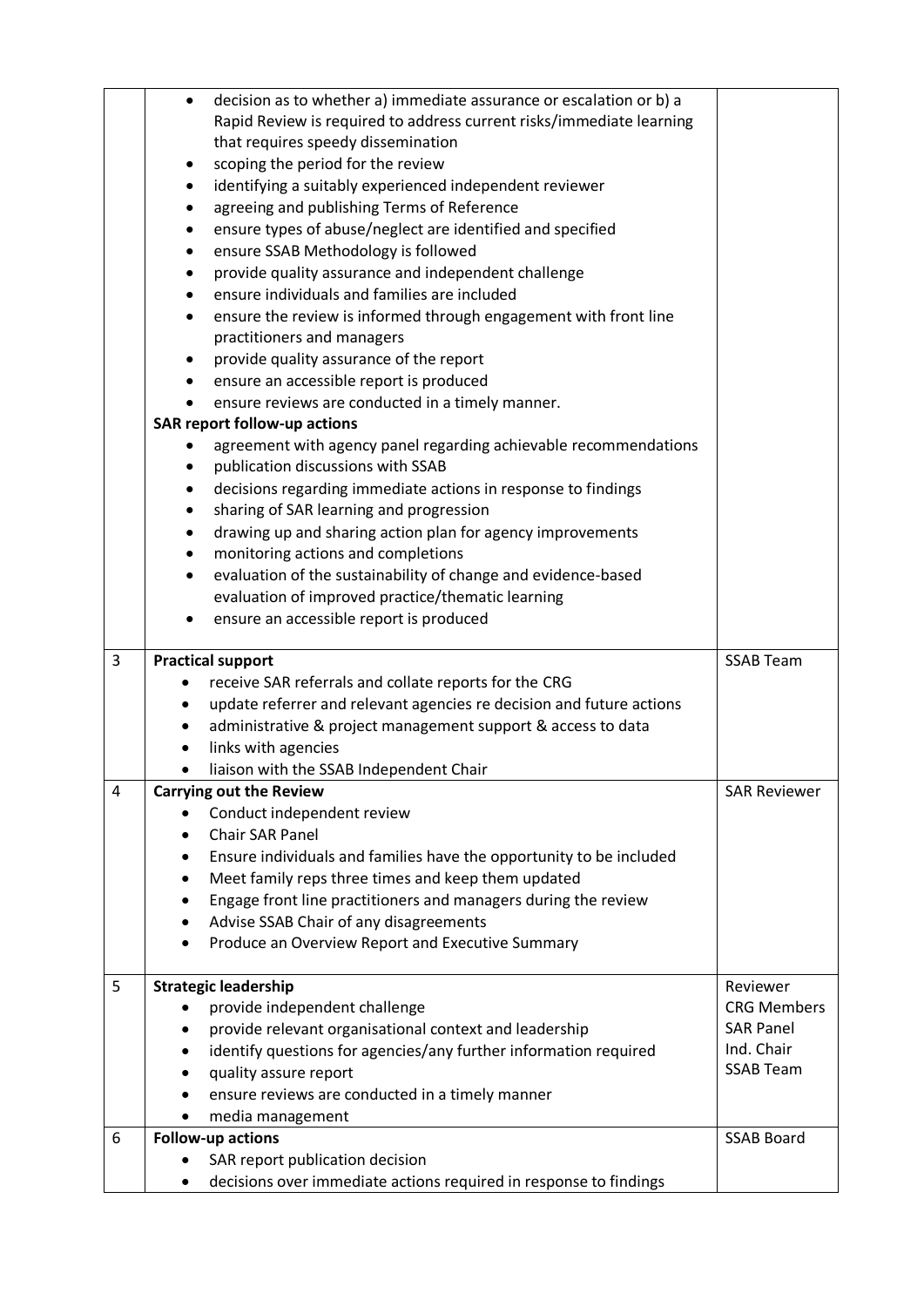|   | longer-term sustainability of change and its evaluation |  |
|---|---------------------------------------------------------|--|
|   | agreement of report content and recommendations         |  |
|   | sign off                                                |  |
| ٠ | media releases and press discussions                    |  |

# Quality Assurance Considerations

# 1)Setting up the Review

| <b>Stage</b>                                                    | <b>Quality Statement</b>                                                                                                                                                                                                                                                                                                                                                                                                                                                                                                                                                |
|-----------------------------------------------------------------|-------------------------------------------------------------------------------------------------------------------------------------------------------------------------------------------------------------------------------------------------------------------------------------------------------------------------------------------------------------------------------------------------------------------------------------------------------------------------------------------------------------------------------------------------------------------------|
| <b>Referral &amp; Decision</b>                                  | 1. The referral has been considered in consideration of Care Act criteria<br>and discretionary powers; a defensible decision has been agreed in a<br>timely manner and the reason for any delay is documented.<br>2. Any immediate actions in response to risk have been recorded and<br>delegated for action, and feedback will be sought.<br>3. A letter has been sent from the SSAB Chair to advise relevant<br>agencies that a SAR will be taking place.<br>4. Any alternative decisions have been advised to the Independent<br>Chair, with appropriate rationale. |
| Decision of SSAB                                                | The SSAB Independent Chair has considered recommendations from                                                                                                                                                                                                                                                                                                                                                                                                                                                                                                          |
| Independent Chair                                               | the CRG and has made a decision, which has been recorded by the SSAB<br>Partnerships Team and kept on a decisions log.                                                                                                                                                                                                                                                                                                                                                                                                                                                  |
| Update to referrer and<br>advice to relevant<br>agencies CEO's. | The SSAB team has updated the referrer and a template letter, agreed<br>with the SSAB Chair was sent to relevant agency CEO's advising them<br>that a SAR was commissioned, which bears relevance to their<br>organisation.                                                                                                                                                                                                                                                                                                                                             |
| Making safeguarding<br>personal and family                      | 1.A family member will have been established by the SSAB Team.<br>2. The family member will have completed a consent agreement and                                                                                                                                                                                                                                                                                                                                                                                                                                      |
| involvement                                                     | declared possible interest from any relevant other.<br>3. Any relevant other is contacted to establish if they wish to participate.<br>4. Consent forms will be in place for all family/relevant other<br>participants.                                                                                                                                                                                                                                                                                                                                                 |
|                                                                 | 5.All relevant participants will understand the lawful purpose of a SAR;<br>will know what to expect; will have met three times with the Reviewer;<br>will have had any issues of disagreement passed to the Independent<br>Chair of SSAB; will have been treated with compassion and respect; will<br>have their views expressed in the Overview Report and can expect to<br>choose to participate in a QA feedback exercise.<br>6.All participants will have received a letter from the Independent<br>Chair, explaining the above and the complaints process.        |
| Clarity of Purpose                                              | The Safeguarding Adult Board (SSAB) is clear and transparent about the<br>purpose of the Safeguarding Adult Review (SAR) as a statutory process,<br>which is set to promote, share and discover organisational learning,<br>which in turn directs improvement, and has acknowledged any factors<br>that have complicated this goal.                                                                                                                                                                                                                                     |
| <b>SAR Author</b>                                               | The personal specification set out for the role of SAR Reviewer                                                                                                                                                                                                                                                                                                                                                                                                                                                                                                         |
| commissioning                                                   | adequately covers all areas of expertise required and depicts any<br>particular, necessary experience.                                                                                                                                                                                                                                                                                                                                                                                                                                                                  |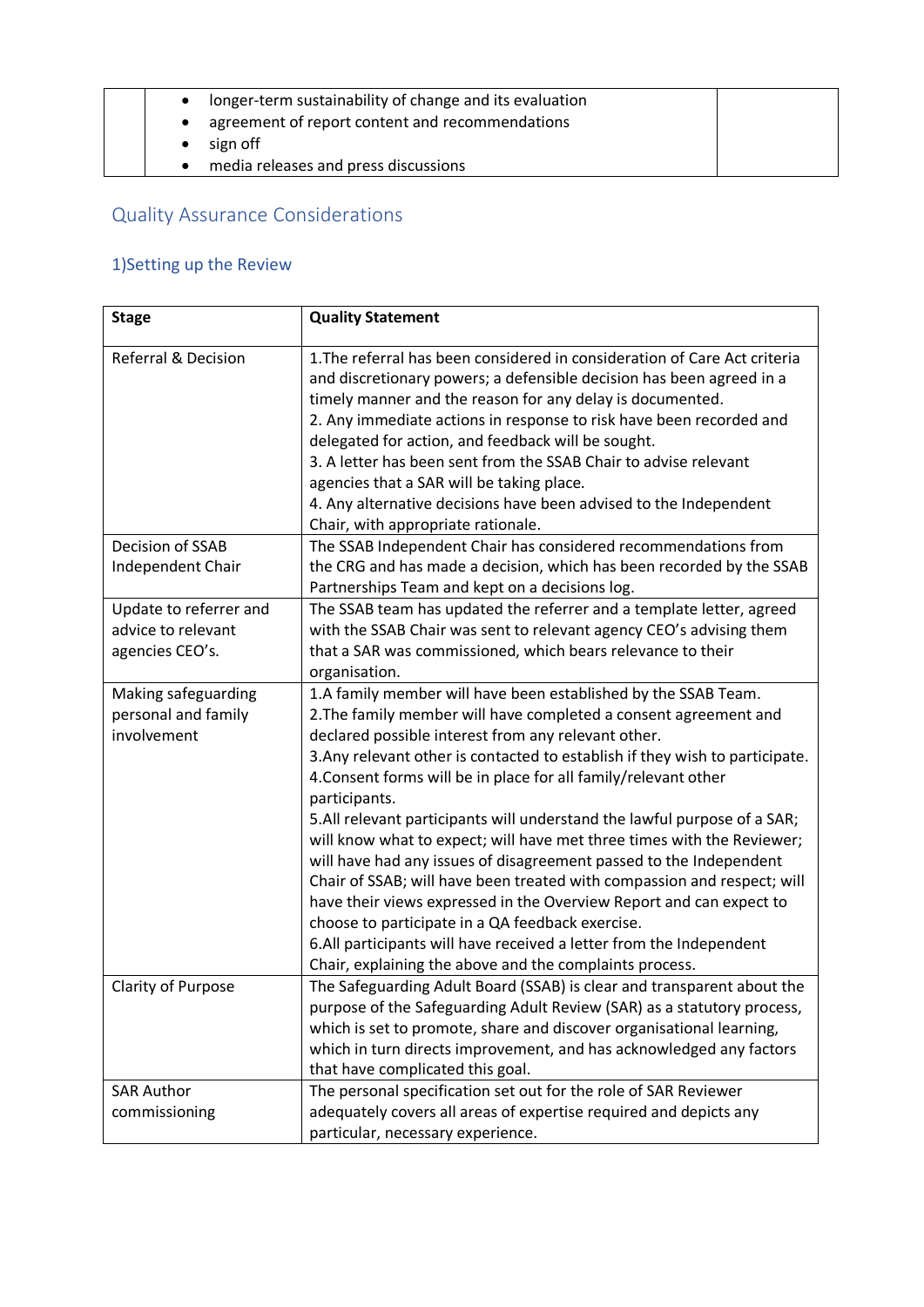| Terms of Reference (TOR) The TOR: |                                                                             |
|-----------------------------------|-----------------------------------------------------------------------------|
|                                   | have been set out by the SAR panel and endorsed by CRG.                     |
|                                   | Set out Key Lines of Enquiry, within the scoping period.                    |
|                                   | reflect if race, culture, ethnicity or other protected characteristics have |
|                                   | impacted on the subject and case management.                                |

## 2) Conducting the review

| <b>Stage</b>             | <b>Quality Statement</b>                                                                                                                                            |
|--------------------------|---------------------------------------------------------------------------------------------------------------------------------------------------------------------|
| Governance               | The Safeguarding Adult Review process can be successfully challenged<br>for independence and ownership of its findings by SSAB and any<br>relevant other challenge. |
|                          | Recommendations are approved by SSAB and are achievable for                                                                                                         |
|                          | agencies.                                                                                                                                                           |
|                          | National recommendations will have been supported by a letter from                                                                                                  |
|                          | SSAB Independent Chair to the relevant body.                                                                                                                        |
| Management of process    | The SAR was effectively managed in as timely a fashion as possible and                                                                                              |
|                          | disagreements were shared with the Independent Chair and the Chair                                                                                                  |
|                          | of the CRG.                                                                                                                                                         |
|                          | Capacity and or resource issues were escalated to the Chair of CRG.                                                                                                 |
| Parallel processes       | Where parallel processes exist, the SAR was managed to avoid:                                                                                                       |
|                          | duplication of effort; prejudice to civil or criminal proceedings and                                                                                               |
|                          | unnecessary delays and confusion to all parties. The SAR has respected                                                                                              |
|                          | the views of the local Coroner and enabled as far as possible, their                                                                                                |
|                          | wishes and this has been shared with and opinion sought from the                                                                                                    |
|                          | Independent Chair.                                                                                                                                                  |
| Information              | The Reviewer has gained sufficient information which as far as possible                                                                                             |
|                          | was triangulated to have enabled analysis of case and system findings,                                                                                              |
|                          | to have informed the creation of achievable recommendations. If an                                                                                                  |
|                          | IMR caused a gap in information, this will have been filled via additional<br>questions posed to the agency or an interview, if necessary.                          |
| Practitioner involvement | The review has been informed through engagement with the SAR panel                                                                                                  |
|                          | which includes front line practitioners and managers, and a                                                                                                         |
|                          | constructive experience has been deployed.                                                                                                                          |
| Making safeguarding      | The Safeguarding Adult Review (SAR) is informed by the person and                                                                                                   |
| personal                 | relevant family and network members' knowledge and experiences                                                                                                      |
|                          | regarding the period under review. They are involved in aspects of the                                                                                              |
|                          | SAR as determined at the outset of the review.                                                                                                                      |
|                          | Advocacy services are considered and utilised as appropriate to ensure                                                                                              |
|                          | the voice of the individual is heard.                                                                                                                               |
| Analysis                 | The Safeguarding Adult Review (SAR) analysis is transparent and                                                                                                     |
|                          | rigorous. It evaluates and explains professional practice in the case,                                                                                              |
|                          | shedding light on the routine challenges and constraints to practitioner                                                                                            |
|                          | efforts to safeguard adults.                                                                                                                                        |

## 3) Impact of the review

| Recommendations &  | The Reviewer has enabled robust, informed discussion, facilitating     |
|--------------------|------------------------------------------------------------------------|
| improvement action | agreement of recommendations.                                          |
|                    | The SAR Panel will have created a SMART action plan and identified the |
|                    | organisations who will deploy any necessary activity.                  |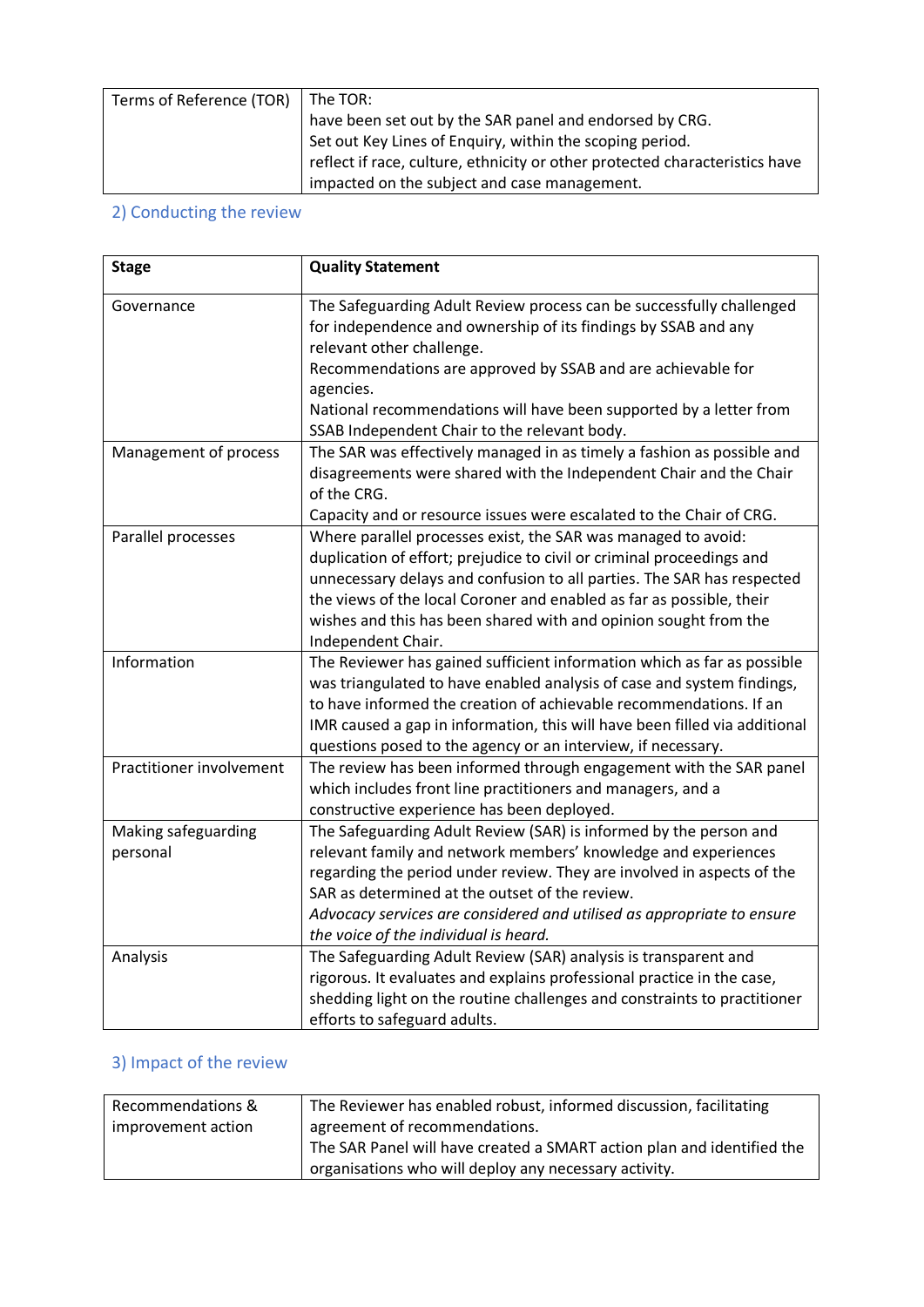|                                             | National recommendations are supported by a Chair's letter to the<br>relevant body.                                                                                                                                                                                                                                                                          |
|---------------------------------------------|--------------------------------------------------------------------------------------------------------------------------------------------------------------------------------------------------------------------------------------------------------------------------------------------------------------------------------------------------------------|
| Making safeguarding<br>personal             | The SAR draft report is shared with the individual and/or families and<br>checked for accuracy.                                                                                                                                                                                                                                                              |
|                                             | Family's views on publication were sought and the legal obligations of<br>the SSAB were made clear to them in relation to publication and or any<br>discretionary decision-making.                                                                                                                                                                           |
|                                             | The family were asked to produce a pseudonym for the SAR subject.                                                                                                                                                                                                                                                                                            |
|                                             | The family were asked for feedback regarding their experience, which<br>has been logged.                                                                                                                                                                                                                                                                     |
| Review of the report and<br>recommendations | The report was proof-read and considered by the CRG, who<br>recommended remedial work or who requested that the SSAB<br>Independent Chair recommended sign off by the SSAB.                                                                                                                                                                                  |
|                                             | Any implications for SSAB's Business plan have been planned or made.                                                                                                                                                                                                                                                                                         |
| Publication                                 | The SAR Panel and CRG recommend publishing the report/executive<br>summary and took into account<br>lawful obligations<br>family/person views<br>no blanket decision making<br>views of panel and CRG<br>anonymisation<br>learning and its dissemination<br>accessibility<br>disagreement                                                                    |
| Submission to SSAB                          | The Independent Chair will review the SAR report before submission to                                                                                                                                                                                                                                                                                        |
| Independent Chair                           | SSAB and advise if sign off will be recommended, or not.                                                                                                                                                                                                                                                                                                     |
|                                             | If the Independent Chair was unable to recommend Board sign off,<br>further remedial work was identified, carried out and re-presented to<br>the Independent Chair.                                                                                                                                                                                          |
| Approval of the SAR<br>Report               | The report has been considered by SSAB, it has been agreed and signed<br>off and considered:<br>if recommendations were achievable<br>if the views of the person and their family were taken into<br>٠<br>account<br>that SSAB SAR Methodology was followed with due process<br>publication decisions<br>scope and time frame<br>organisational improvements |
| Making safeguarding                         | The SSAB decisions were shared with the person/family and relevant                                                                                                                                                                                                                                                                                           |
| personal                                    | organisations.                                                                                                                                                                                                                                                                                                                                               |
| Implementation and<br>improvement action    | The CRG enabled robust and timely implementation of action plans.                                                                                                                                                                                                                                                                                            |
| Learning and                                | The CRG shared learning and made recommendations to SSAB and                                                                                                                                                                                                                                                                                                 |
| development                                 | Learning and Development SSAB Group Chair                                                                                                                                                                                                                                                                                                                    |